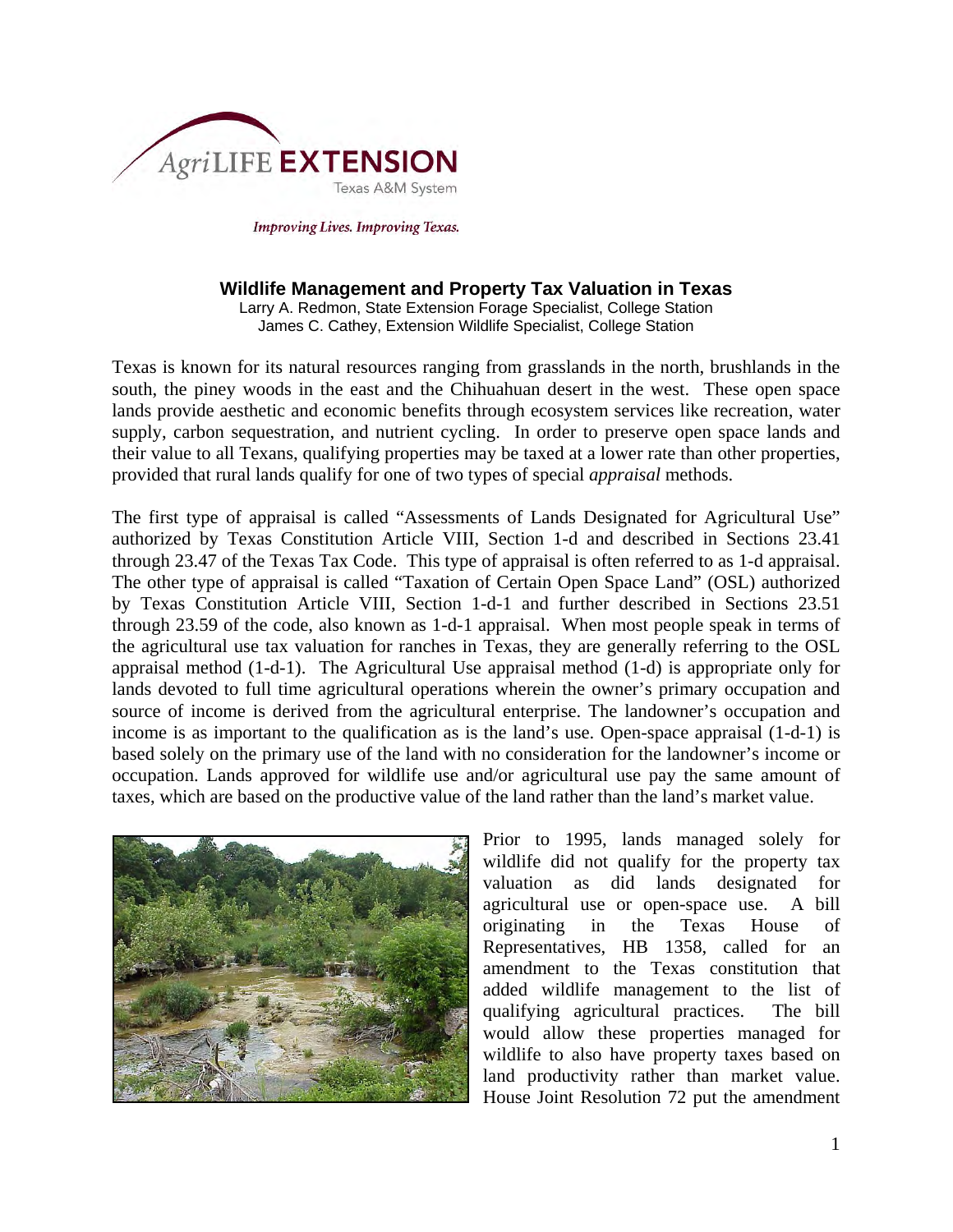to the Texas Constitution known as "Proposition 11" on the general election ballot and Texas voters passed it by a margin of nearly 2 to 1. Currently the state of Texas Tax Code contains the following language:

"Agricultural use" includes but is not limited to the following activities: cultivating the soil, producing crops for human food, animal feed, or planting seed or for the production of fibers; floriculture, viticulture, and horticulture; raising or keeping livestock; raising or keeping exotic animals for the production of human food or of fiber, leather, pelts, or other tangible products having a commercial value; planting cover crops or leaving land idle for the purpose of participating in a governmental program, provided the land is not used for residential purposes or a purpose inconsistent with agricultural use; and planting cover crops or leaving land idle in conjunction with normal crop or livestock rotation procedure. The term also includes the use of land to produce or harvest logs and posts for the use in constructing or repairing fences, pens, barns, or other agricultural improvements on adjacent qualified open-space land having the same owner and devoted to a different agricultural use. *The term also includes the use of land for wildlife management."* (Texas Tax Code, Subchapter D, Sec. 23.51 (2).



When a landowner changes from a more traditional agriculture use, such as cattle production, to wildlife management agricultural use, the landowner must make application to the chief appraiser between January 1 and April 30 of the year in which the owner wants to implement the change to wildlife management agricultural use. The chief appraiser will determine if the land qualifies for wildlife management agricultural use. Once a property has been qualified for the OSL special tax appraisal, an owner who changes to the wildlife management agricultural use does not have to

re-apply each year for open-space appraisal. The chief appraiser may require an annual report on a form prescribed by the Texas Parks and Wildlife Department (TPWD) describing how the wildlife management plan was implemented during the year. The law, however, does require an owner who changes the category of agricultural use to notify the chief appraiser. Likewise, an owner must notify the chief appraiser if land is switched from wildlife management agricultural use back to another qualifying traditional agricultural use.

Many landowners who currently own property in Texas, or are considering the purchase of property in Texas, are not aware that managing for wildlife can qualify lands as OSL. This publication discusses some of the requirements associated with receiving the OSL special tax appraisal for lands managed for wildlife in Texas.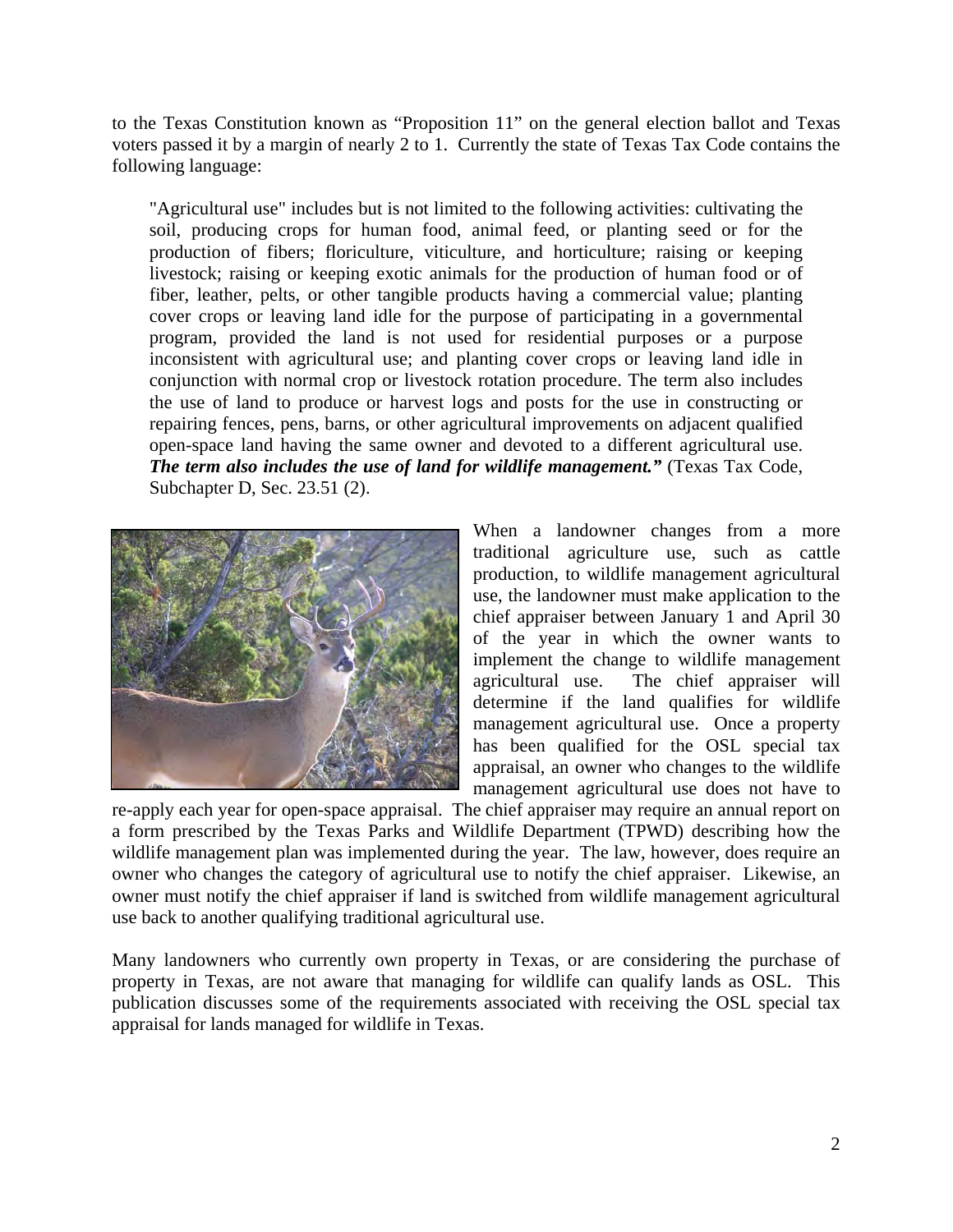### **The Requirements**

**Land Qualification**: The first requirement for OSL special tax appraisal based on wildlife management use is that the land must have been qualified and appraised as open-space agricultural land in the year prior to conversion to wildlife management use. In other words, to qualify for open-space appraisal under the wildlife management use, the property must have already been qualified for OSL agricultural appraisal under Chapter 23, Subchapter D, or as timberland under Chapter 23, Subchapter E of the Texas Tax Code. Land that qualifies for the agricultural special appraisal under Section 1-d is not eligible for wildlife management use without first acquiring open-space appraisal based on Section 1-d-1. If the property does not currently qualify for the open-space agricultural appraisal, a five-out-of-seven-years qualification period is required to establish traditional agricultural operations and then submit for agricultural tax valuation before converting to a wildlife management agricultural use.



With passage in 2001 of House Bill 3123, the Legislature directed TPWD to develop standards for the qualification of OSL used for wildlife management and the comptroller to adopt these standards by administrative rule. Under the rule, the state was initially divided into four wildlife use appraisal regions based on ambient moisture available and assigned a range of ratios for required wildlife management use for lands in each specific region. Effective December 11, 2008, revised rules divided the state into 12 new regions (Fig. 1). The new appraisal regions were

reorganized to more closely track the defined ecological regions as specified in the TPWD Wildlife Management Guidelines. If a county is in more than one ecological region, the region that comprises the majority of the county is selected. Other changes in the rules state that wildlife use requirements (also known as minimum acreage requirements) now apply both when the property has had a reduction in acreage in the year immediately preceding the application for wildlife management use or has subsequently had a reduction in acreage.

The chief appraiser in each county, with the advice and consent of the Appraisal District Board of Directors, now selects the wildlife use requirement from the allowable range based on the appropriate appraisal region. Minimum acreage ranges (Table 1), when applicable, are the same as before except for Terrell (ratio increase), Clay (ratio increase), McCulloch (ratio increase) and Bee (ratio decrease) counties. Changes result from the reorganization of appraisal regions. Existing properties in wildlife management were grandfathered and were not affected by these recent changes.

**Trans Pecos** – Brewster, Crane, Culberson, El Paso, Hudspeth, Jeff Davis, Loving, Pecos, Presidio, Reeves, Terrell, Ward, Winkler; wildlife use requirement is at least 97% but not more than 99% (33.3 ac. to 100 ac.).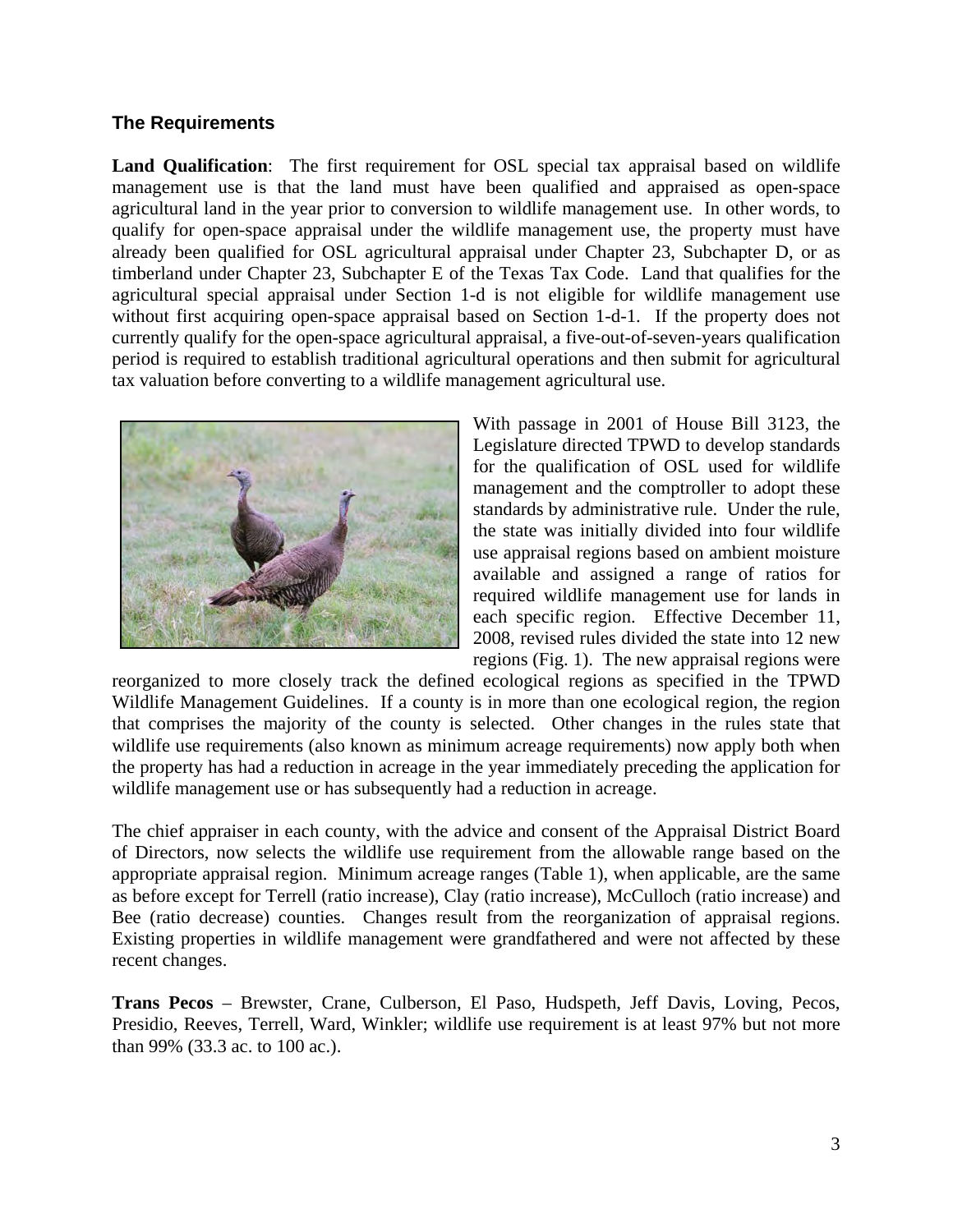**High Plains** – Andrews, Armstrong, Bailey, Carson, Castro, Cochran, Crosby, Dallam, Dawson, Deaf Smith, Ector, Floyd, Gaines, Glasscock, Hale, Hansford, Hartley, Hockley, Howard, Hutchinson, Lamb, Lubbock, Lynn, Martin, Midland, Moore, Ochiltree, Oldham, Parmer, Potter, Randall, Sherman, Swisher, Terry, Upton, Yoakum; wildlife use requirement is at least 96% but not more than 98% (25 ac. to 50 ac).

**Rolling Plains** – Archer, Baylor, Borden, Briscoe, Callahan, Childress, Clay, Coke, Coleman, Collingsworth, Concho, Cottle, Dickens, Donley, Fisher, Foard, Garza, Gray, Hall, Hardeman, Haskell, Hemphill, Jones, Kent, King, Knox, Lipscomb, McCulloch, Mitchell, Motley, Nolan, Roberts, Runnels, Scurry, Shackelford, Stonewall, Taylor, Throckmorton, Tom Green, Wheeler, Wichita, Wilbarger; wildlife use requirement is at least 96% but not more than 98% (25 ac. to 50 ac).



Figure 1. New appraisal regions for determining minimum acreage and qualifying activities for wildlife management. Map prepared by Linda McMurry, Texas Parks & Wildlife Department.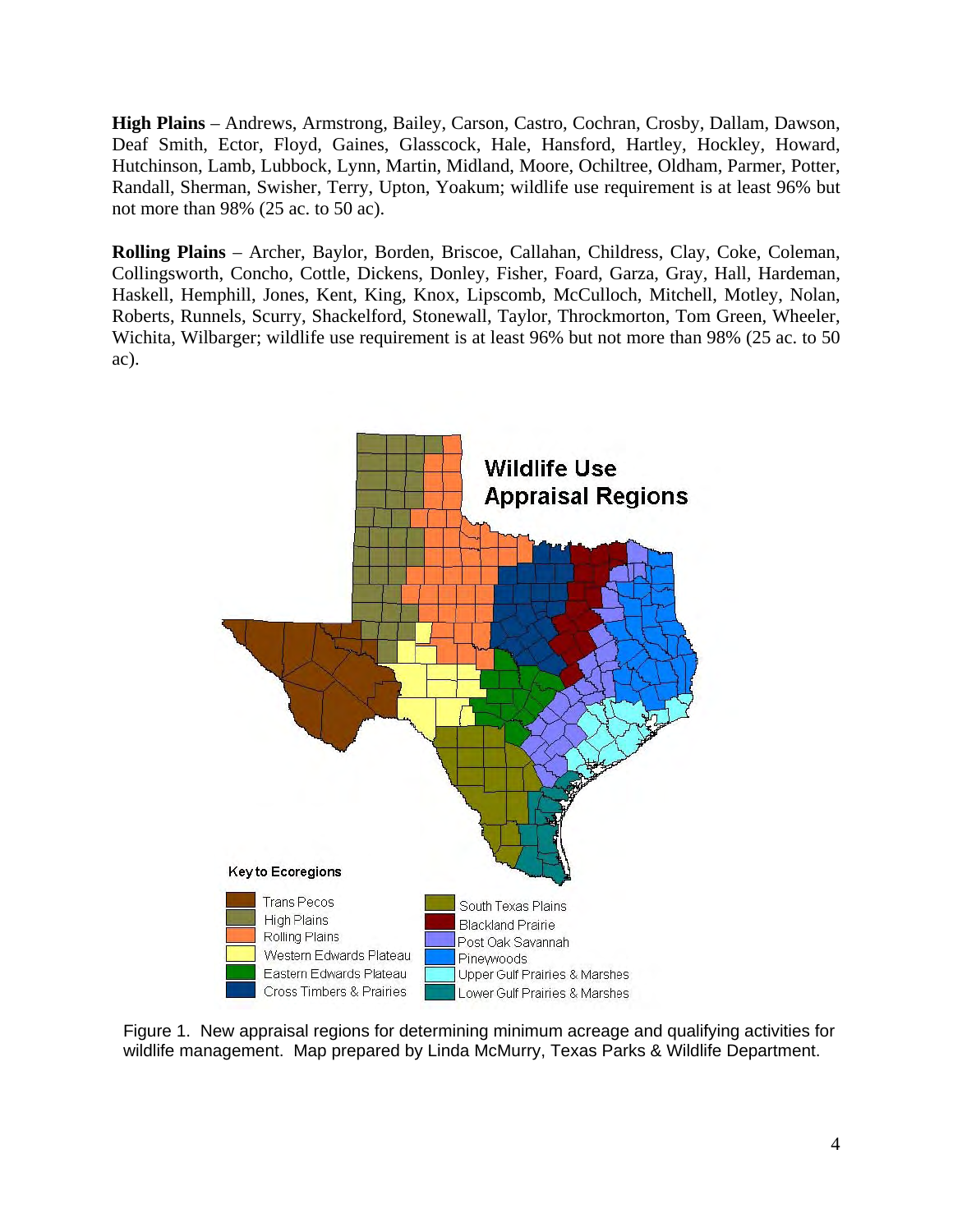**Western Edwards Plateau** – Crockett, Edwards, Irion, Kimble, Menard, Reagan, Real, Schleicher, Sterling, Sutton, Val Verde; wildlife use requirement is at least 96% but not more than 98% (25 ac. to 50 ac).

**Eastern Edwards Plateau** – Bandera, Bexar, Blanco, Burnet, Comal, Gillespie, Hays, Kendall, Kerr, Llano, Mason, San Saba, Travis, Williamson; wildlife use requirement is at least 93% but not more than 95% (14.2 ac. to 20 ac.).

**Cross Timbers and Prairies** – Bell, Bosque, Brown, Comanche, Cooke, Coryell, Denton, Eastland, Erath, Hamilton, Hood, Jack, Johnson, Lampasas, Mills, Montague, Palo Pinto, Parker, Somervell, Stephens, Tarrant, Wise, Young; wildlife use requirement is at least 93% but not more than 95% (14.2 ac. to 20 ac.).

**South Texas Plains** – Atascosa, Dimmit, Duval, Frio, Jim Hogg, Kinney, LaSalle, Live Oak, Maverick, McMullen, Medina, Starr, Uvalde, Webb, Zapata, Zavala; wildlife use requirement is at least 96% but not more than 98% (25 ac. to 50 ac).

**Blackland Prairie** – Collin, Dallas, Delta, Ellis, Falls, Fannin, Grayson, Hill, Hunt, Kaufman, Lamar, Limestone, McLennan, Milam, Navarro, Rockwall; wildlife use requirement is at least 92% but not more than 94% (12.5 ac. to 16.6 ac).

**Post Oak Savannah** – Bastrop, Bee, Brazos, Burleson, Caldwell, DeWitt, Fayette, Franklin, Freestone, Goliad, Gonzales, Grimes, Guadalupe, Henderson, Hopkins, Karnes, Lavaca, Lee, Leon, Madison, Rains, Red River, Robertson, Titus, Van Zandt, Washington, Wilson; wildlife use requirement is at least 92% but not more than 94% (12.5 ac. to 16.6 ac).

**Pineywoods** – Anderson, Angelina, Bowie, Camp, Cass, Cherokee, Gregg, Hardin, Harrison, Houston, Jasper, Liberty, Marion, Montgomery, Morris, Nacogdoches, Newton, Panola, Polk, Rusk, Sabine, San Augustine, San Jacinto, Shelby, Smith, Trinity, Tyler, Upshur, Walker, Wood; wildlife use requirement is at least 92% but not more than 94% (12.5 ac. to 16.6 ac).

**Upper Gulf Prairies and Marshes** – Austin, Brazoria, Calhoun, Chambers, Colorado, Fort Bend, Galveston, Harris, Jackson, Jefferson, Matagorda, Orange, Victoria, Waller, Wharton; wildlife use requirement is at least 92% but not more than 94% (12.5 ac. to 16.6 ac).

**Lower Gulf Prairies and Marshes** – Aransas, Brooks, Cameron, Hidalgo, Jim Wells, Kenedy, Kleberg, Nueces, Refugio, San Patricio, Willacy; wildlife use requirement is at least 96% but not more than 98% (25 ac. to 50 ac).

Ratios in each region are used by the chief appraiser in each county to determine the minimum acreage size for a property to qualify for wildlife management use if the property has been reduced in size in the year immediately preceding the application for wildlife management use or has subsequently had a reduction in acreage. Ratios are calculated using the formula,  $(A-1)/A =$ R, wherein A is the total property size in acres and R is the ratio. For the purposes of determining the total property size (defined as a "tract" in the Texas Administrative Code), the property owner should consider the entire area of all contiguous parcels of land under common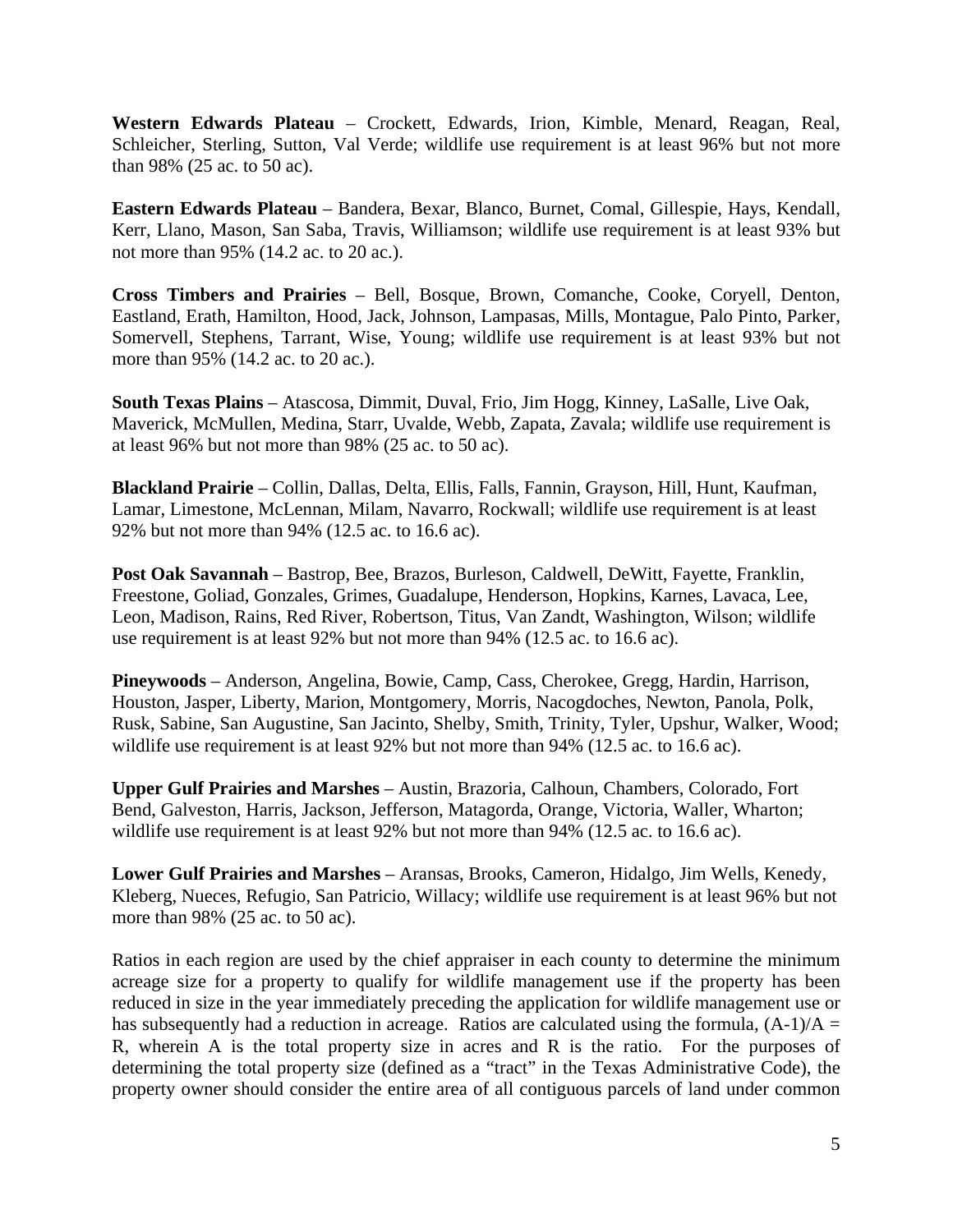ownership. The presence of public roads and bodies of water does not affect the contiguity of the parcels of land. As an example of how the ratios would work, an east Texas county chief appraiser could select 94 percent as the ratio of a tract that is subject to the Wildlife Use Requirement in that county. If a property owner in that county had a 16.6-acre tract that is subject to the wildlife use requirement and applied for the valuation, the appraiser takes the 16.6, subtracts 1 and then divides by 16.6, which equals 94 percent.

| Table 1. Examples of Ratios and Minimum Acreages for Wildlife Management Units in Texas. |             |         |                    |         |
|------------------------------------------------------------------------------------------|-------------|---------|--------------------|---------|
|                                                                                          | Lower Ratio | Acreage | <b>Upper Ratio</b> | Acreage |
| <b>Trans Pecos</b>                                                                       | 97%         | 33.3    | 99%                | 100     |
| High Plains                                                                              | 96%         | 25      | 98%                | 50      |
| <b>Rolling Plains</b>                                                                    | 96%         | 25      | 98%                | 50      |
| Western Edwards Plateau                                                                  | 96%         | 25      | 98%                | 50      |
| Eastern Edwards Plateau                                                                  | 93%         | 14.3    | 95%                | 20      |
| <b>Cross Timbers and Prairies</b>                                                        | 93%         | 14.3    | 95%                | 20      |
| South Texas Plains                                                                       | 96%         | 25      | 98%                | 50      |
| <b>Blackland Prairie</b>                                                                 | 92%         | 12.5    | 94%                | 16.6    |
| Post Oak Savannah                                                                        | 92%         | 12.5    | 94%                | 16.6    |
| Pineywoods                                                                               | 92%         | 12.5    | 94%                | 16.6    |
| <b>Upper Gulf Prairies and Marshes</b>                                                   | 92%         | 12.5    | 94%                | 16.6    |
| <b>Lower Gulf Prairies and Marshes</b>                                                   | 96%         | 25      | 98%                | 50      |

Minimum acreage size is likely the most confusing item when switching from traditional agricultural use to wildlife management agricultural use. The following scenarios will help landowners determine if they are eligible.

Scenario 1:

- Question 1: Does the land currently have agricultural use valuation? o Answer: Yes
- Question 2: Has the size of the property having agricultural use valuation been reduced since the last tax year?
	- o Answer: No
- Next step: There is no minimum acreage required; apply for conversion to wildlife management agricultural use between January 1 – April 30.

Scenario 2:

Question 1: Does the land currently have agricultural use valuation?

o Answer: Yes

 Question 2: Has the size of the property having agricultural use valuation been reduced since the last tax year?

o Answer: Yes

• Question 3: Does the land meet the minimum qualifying acreage set by the county chief appraiser? (refer to Table 1).

o Answer: Yes

• Next step: Apply for conversion to wildlife management agricultural use between January 1 – April 30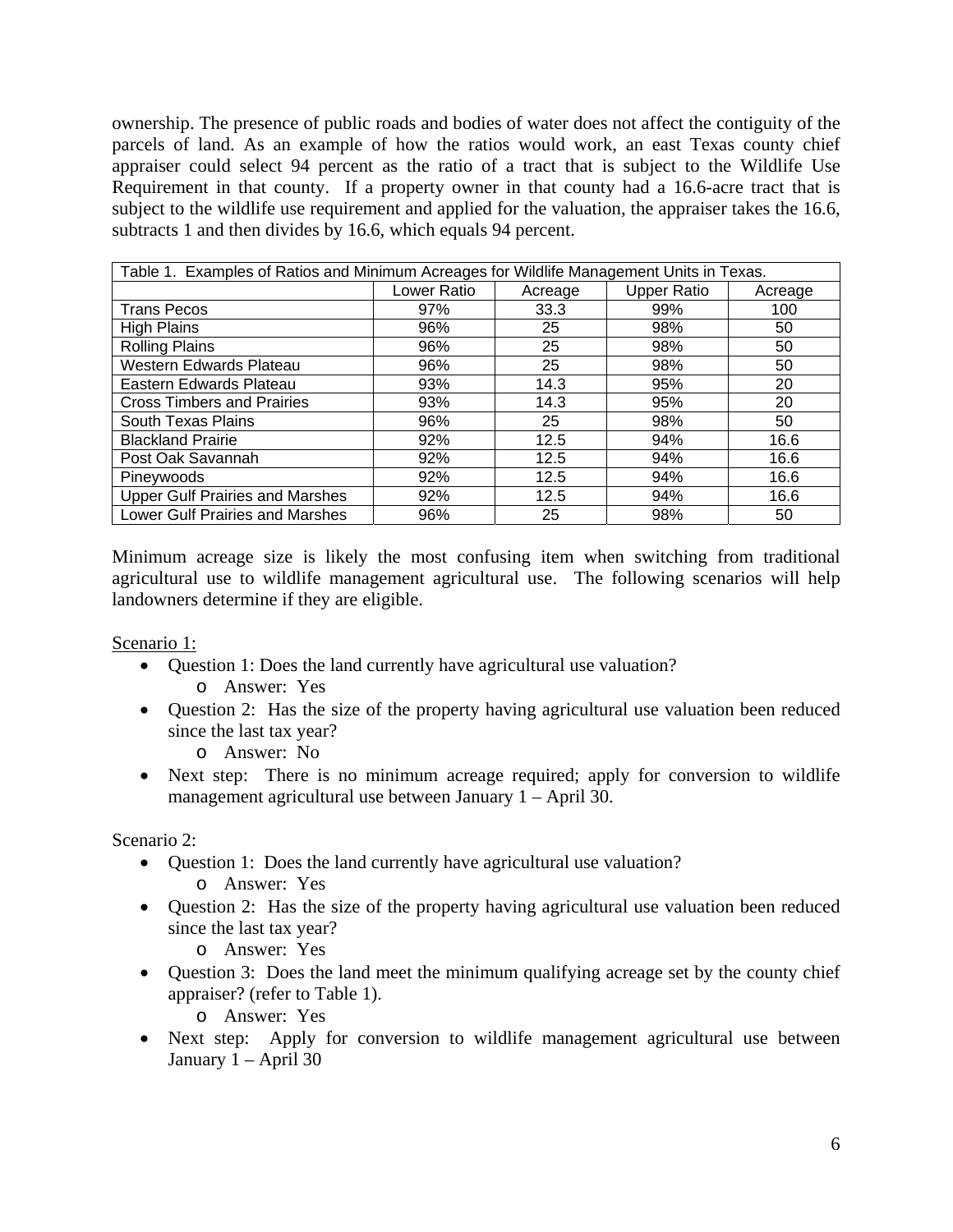Scenario 3:

Question 1: Does the land currently have agricultural use valuation?

o Answer: Yes

- Question 2: Has the size of the property having agricultural use valuation been reduced since the last tax year?
	- o Answer: Yes
- Question 2: Does the land meet the minimum qualifying acreage set by the county chief appraiser? (refer to Table 1).
	- o Answer: No
- Next step: Stop the process as the land cannot qualify as wildlife management agricultural use.
- Exception: Some lands that are part of wildlife property associations or have threatened or endangered species habitats and meet the lower ratio minimum acreage qualify based on wildlife management use and should apply between January 1 – April 30.

Lands qualified for the wildlife management special tax appraisal prior to January 1, 2001 were grandfathered under existing OSL requirements provided they continued to meet all other



requirements except size. After January 1, 2001 lands were subject to the new standards and regulations regarding sizes of recently subdivided land tracts that are eligible for qualification for the OSL wildlife management special tax appraisal. New standards for determining the appropriate size of property for wildlife management tax appraisal took effect on December 11, 2008 also grandfathered previously qualified tracts provided they continued to meet all other requirements (Fig. 1). If a tract of land becomes reduced in size and no longer meets the minimum size

requirement, the landowner could have the agricultural appraisal removed and may be subjected to a 5-year tax rollback for changing the primary use of the property.

**Land Use**: The second requirement for the property to be considered qualified for the OSL special tax appraisal is that the property must be "actively managed" to sustain a *breeding, migrating, or wintering population of indigenous wild animals for human use.* The word *indigenous* indicates the wildlife species must be native to Texas and is exclusive of exotic animals that may have been introduced purposely or accidentally. A *breeding*-*group* is a population of wildlife species large enough to live independently over several generations. This could be small mammals or bird species for smaller tracts of land or white-tailed deer and turkey on larger tracts of land. *Migrating* wildlife species are those moving between seasonal ranges while *wintering* species are those that may use the property during the winter.

**Purpose of Wildlife Management**: The third requirement for the property to be considered for the OSL special tax appraisal is that the wildlife species must be managed for *human use*. *Human use* may include wildlife species that are used for food or medicine as the result of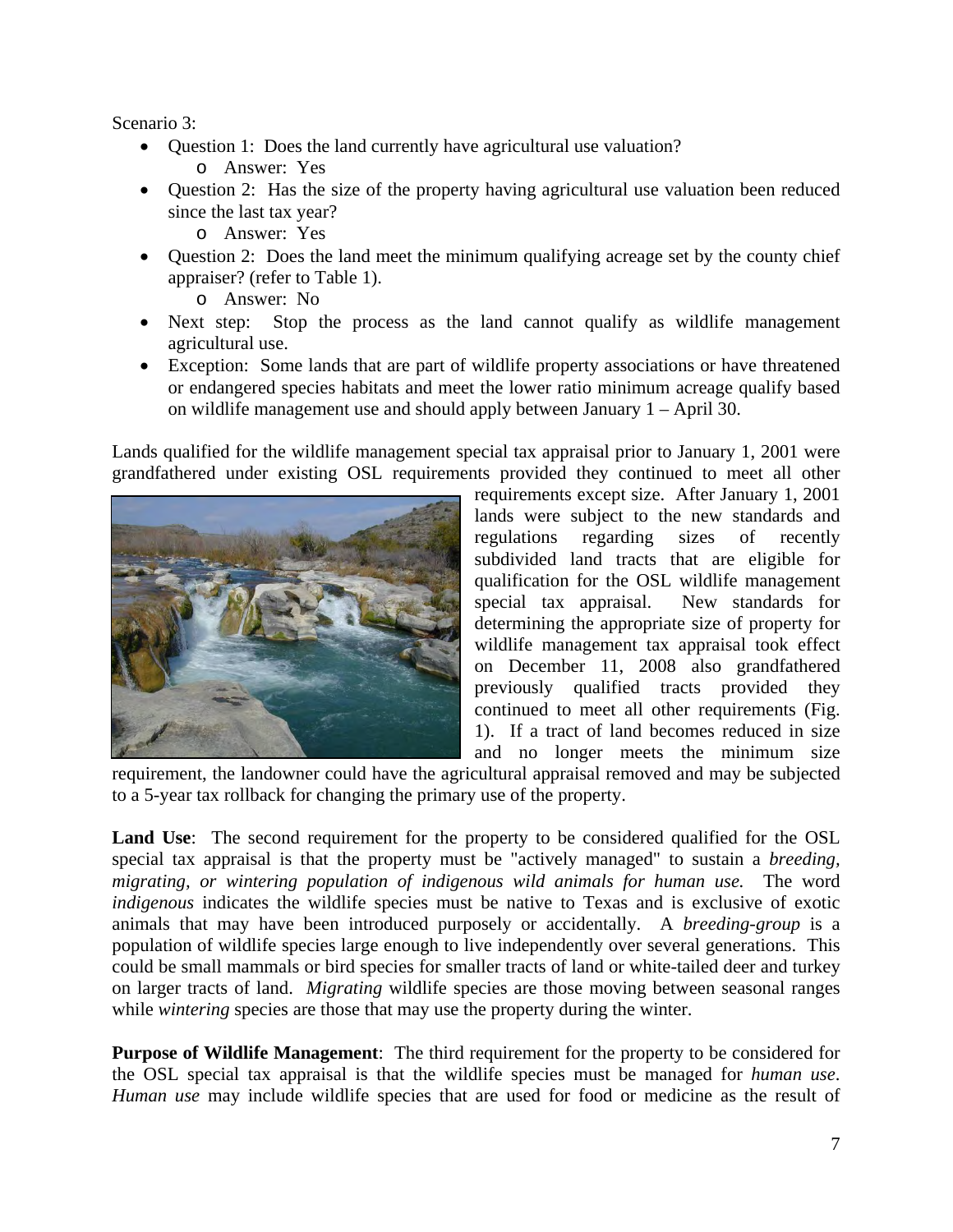harvest of the species for consumption. Human use of wildlife species also includes recreation and may involve either active or passive pursuits. Active pursuits may include hunting, observing wildlife, photography, and other recreational uses. The passive use of simply owning property and managing wildlife is likewise recognized as a qualifying human use. Note that unless the property is being used to manage wildlife for human use, the property will not qualify for the OSL special tax appraisal.

## **The Application for Open-Space Lands Agricultural Appraisal**



Whenever a landowner decides to change their land use from agricultural to wildlife management, an Application for 1-d-1 (Open-Space) Agricultural Appraisal must be submitted to the appraisal district in the county in which the property is located. This form, along with a wildlife management plan, should be submitted between January 1 and April 30 of the year in which the change in land use is to take place. If the application is granted by the chief appraiser in the county, the landowner does not need to file the application again in later years unless the chief appraiser requests a new application, or if the decision is made to choose another agricultural use designation for the property.

### **The Management Plan**

Another requirement for qualifying for the OSL special tax appraisal is for the landowner to submit a wildlife management plan (WMP) to the chief tax appraiser in the county between January 1 and April 30 of the tax year. The WMP should be submitted on the TPWD form (TPWD 885-W7000 1-D-1 Open Space Agricultural Valuation Wildlife Management Plan). The chief appraiser may accept, but not require, a management plan on another form. All required information, however, must be provided, which is called for on the official TPWD885-W7000 form for each tract for which wildlife management use qualification is sought. The practicies and activities contained in the plan must be consistent with the practices and activities recommended in the TPWD Comprehensive Wildlife Management Planning Guidelines for the ecoregion in which the property is located. The management plan may be entirely filled out and submitted by the landowner, or the landowner may choose to engage the services of a wildlife management professional to assist in completing the WMP.

### **Management Practices**

The law requires that landowners conduct specific management practices designed to enhance the target wildlife species. At least three of the following seven management practices must be performed each year on the property based on the wildlife management plans. Details regarding TPWD wildlife management practices required in each of 10 different ecological areas are listed in the Resources section later in this publication. Some of the ecological areas have been combined due to similar management practices for the areas.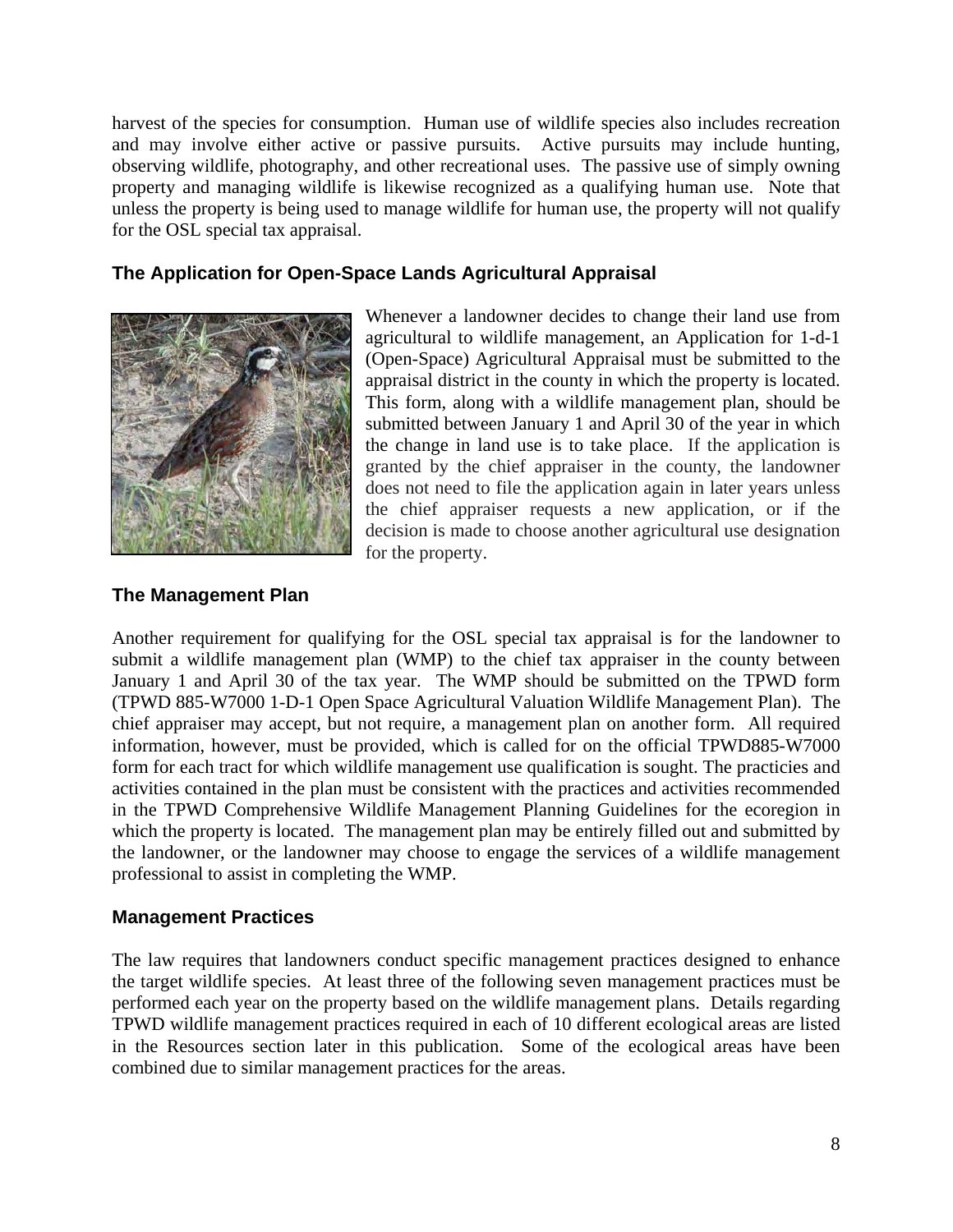**Habitat Control (Habitat Management)**. Wildlife habitat is dynamic, not static, requiring active management to benefit wildlife. Habitat management may require the clearing and management of brush or the conversion of introduced plant species to native species. Therefore, this management practice is critical in maintaining the breeding population of various wildlife species. Depending on the target species to be managed, habitat management may take various



forms and involves actively manipulating the land for the benefit of the species. Some of the qualifying activities for habitat control/management include:

- Grazing management;
- Prescribed burning;
- Range enhancement;
- Brush management;
- Forest management;
- Riparian management and improvement;
- Wetland improvements;
- Habitat protection for species of concern;
- Managing native, exotic and feral species; and
- Wildlife restoration.



**Erosion Control**. Land management activities that reduce soil erosion are desirable components of the overall management plan that meets the requirements of the Law. Qualifying erosion control activities include:

- Pond construction;
- Gully shaping;
- Streamside, pond, and wetland re-vegetation;
- Establishing native plants;
- Dike, levee construction or management, and water diversion.

**Predator Control/Management)**. If there is a high number of predators having a significant negative impact on target wildlife species, attempts to control the predators qualifies as a management practice under the Law. Recall that non-game species like songbirds, birds of prey, and many others are protected by state and federal law. Some of the qualifying activities are:

- Mammal predator control;
- Fire ant control:
- Brown-headed cowbird control; and
- Grackle or starling control.

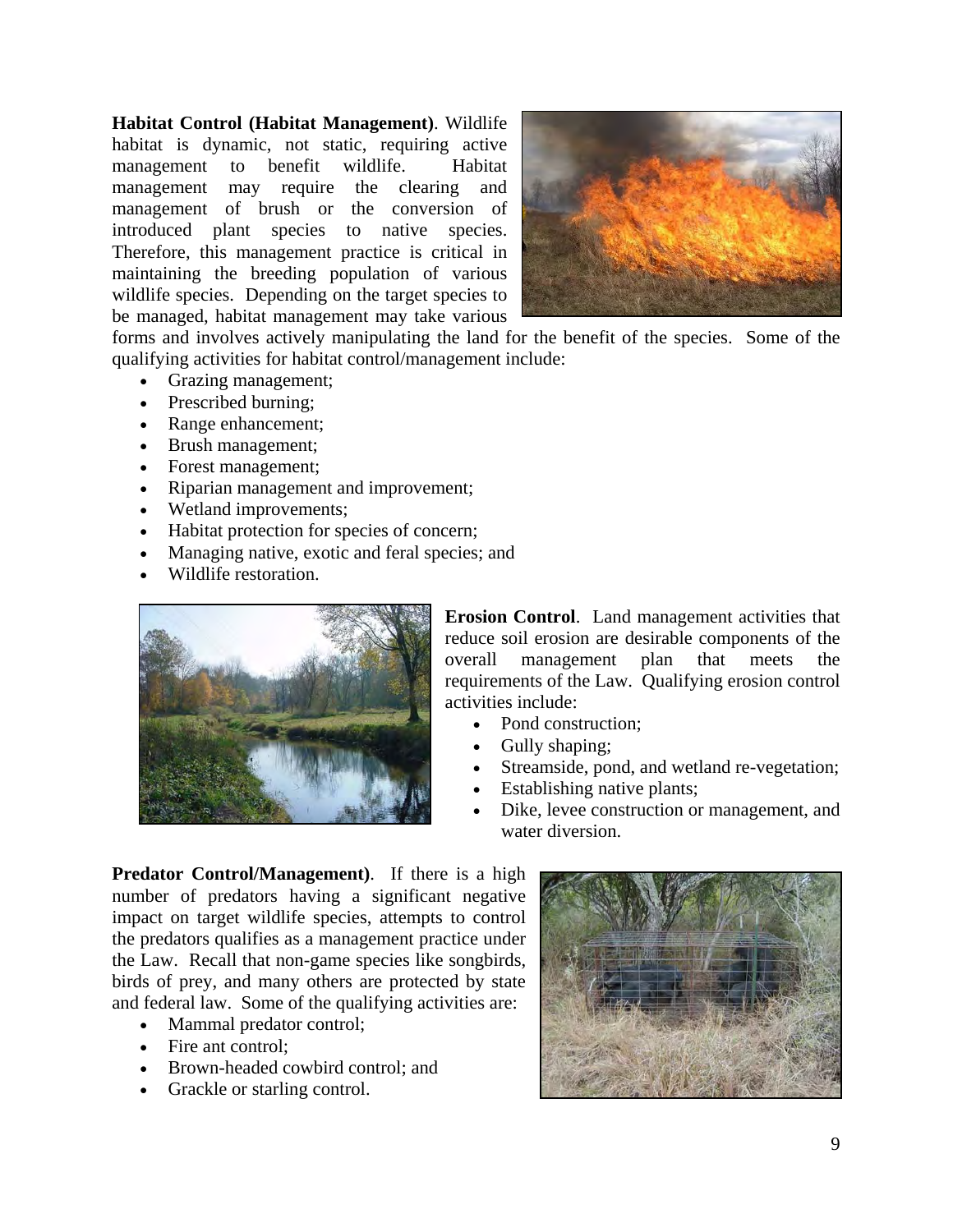

**Providing Supplemental Water**. Water is vital for all wildlife species. The development of supplemental water sources for wildlife species is a qualifying practice under the Law. Supplemental water may also be a seasonal development as in the case of moist soil management structures that provide seasonal water for migrating waterfowl. Supplemental water development activities that would qualify under the Law include:

- Marsh or wetland restoration or development;
- Managing well, trough and windmill overflow or installing new supplemental water sources; and
- Spring development and/or improvements.

**Providing Supplemental Food**. Most wildlife environments provide natural food. landowner may provide supplemental food by way of habitat manipulation (e.g., brush clearing) or by providing supplemental forages or food that tends to augment the food that occurs naturally. Supplemental food activities that qualify under the Law include:

- Establishing food plots;
- Providing and maintaining feeder and mineral supplements; and
- Manage tame pasture, old fields and croplands to benefit wildlife species.



**Providing Shelter.** This term means actively creating or maintaining vegetation or artificial structures that provide shelter from the weather, for nesting and breeding sites, or for "escape cover" from predators. Providing shelter may be as simple as creating "snag" trees and/or brush piles, or by constructing structures such as nest boxes. Qualifying activities regarding providing shelter include:

- Installing nest boxes and bat boxes;
- Brush piles and slash retention;
- Managing fence lines;
- Managing hay meadow, pasture or cropland;
- Half-cutting trees and shrubs;
- Establishing woody plants and shrubs; and
- Developing natural cavities and snags.

**Conduct Census Counts to Determine Population**. Census counts are periodic surveys that help determine the population of a certain species or the number of different species occupying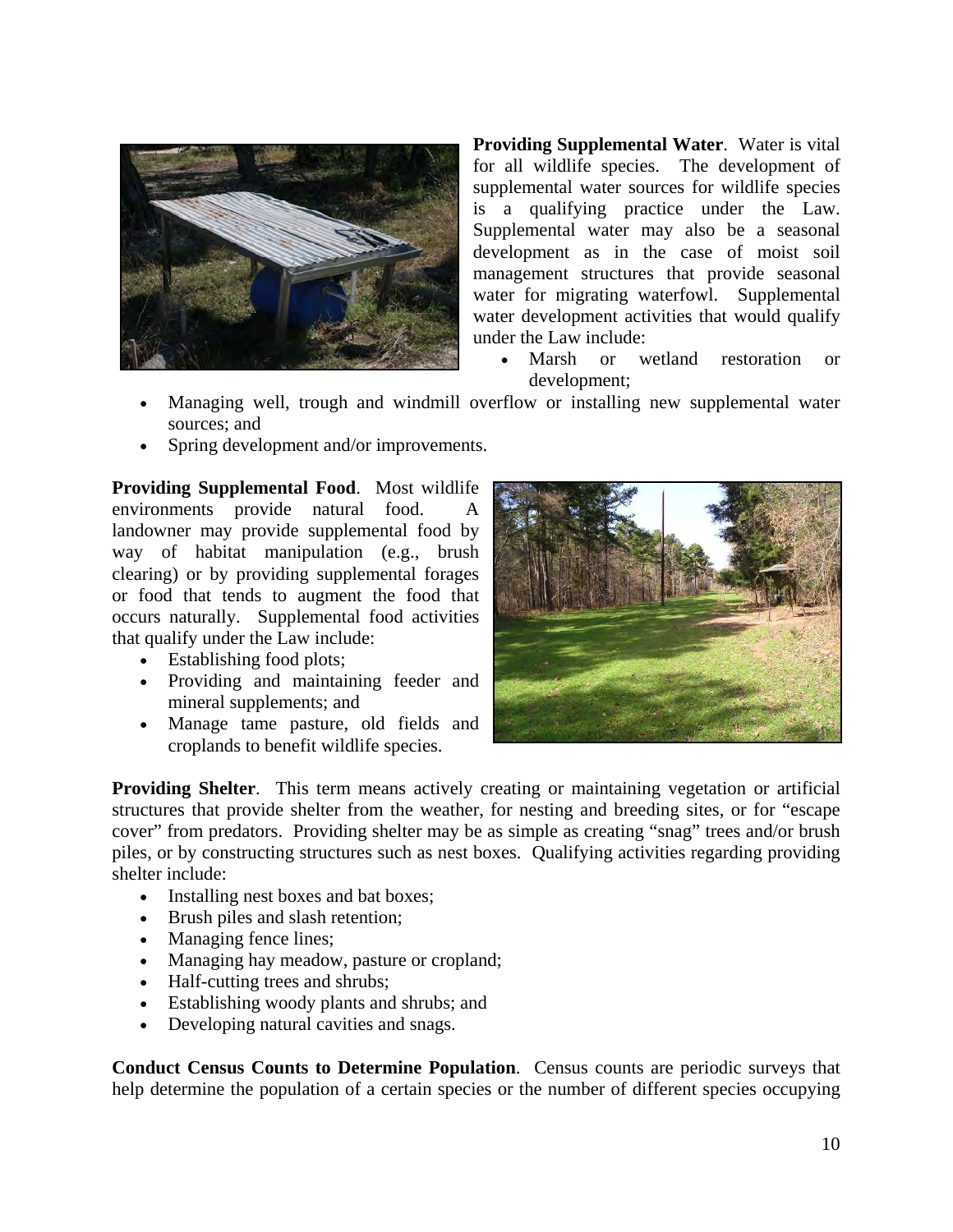the property being managed for wildlife. Census counts are helpful in determining whether or not management activities are enhancing wildlife populations. Different methods of obtaining population/species estimates include:

- Spotlight counting;
- Aerial counts;
- Daylight wildlife composition counts;
- Harvest data collection and record keeping;
- Browse utilization surveys;
- Census and monitoring endangered, threatened or protected wildlife; and
- Census and monitoring non-game wildlife species.

### **Summary**



Using wildlife management as an agricultural practice to qualify for the 1-d-1 Open Space Agricultural tax appraisal in Texas is not widely understood by many landowners or potential landowners. While it is relatively easy to switch from traditional agricultural uses such as cattle or hay production to wildlife management agricultural use, there are several guidelines that must be adhered to in order for the property to receive the special agriculture tax appraisal based on wildlife management. The enjoyment associated with managing for wildlife, however, make the change in land use management worthwhile

for many landowners. Landowners are reminded that to qualify for the special tax appraisal, the following issues must be addressed:

- 1) The property must have already been qualified as 1-d-1 Open-Space Agricultural Use land the year prior to changing to wildlife management.
- 2) The land must be used to support a sustaining breeding, migrating, or wintering population of indigenous wild animals. In other words, the *primary* use of the land must be for managing wildlife.
- 3) An application for 1-d-1 (Open Space) Agricultural Appraisal must be submitted showing the change in land use to wildlife management and submitted to the appraisal district in the county in which the property is located.
- 4) A Wildlife Management Plan for Agricultural Tax Valuation must be completed and submitted to the Central Appraisal District in the county in which the property is located.
- 5) If property has been reduced in size since the previous tax year, minimum tract size requirements must be met to qualify for OSL appraisal for wildlife management.

If you require additional information regarding wildlife management as an Open Space Land Agricultural special tax appraisal, contact your local appraisal district, Texas AgriLife Extension Service, or the Texas Parks and Wildlife Department.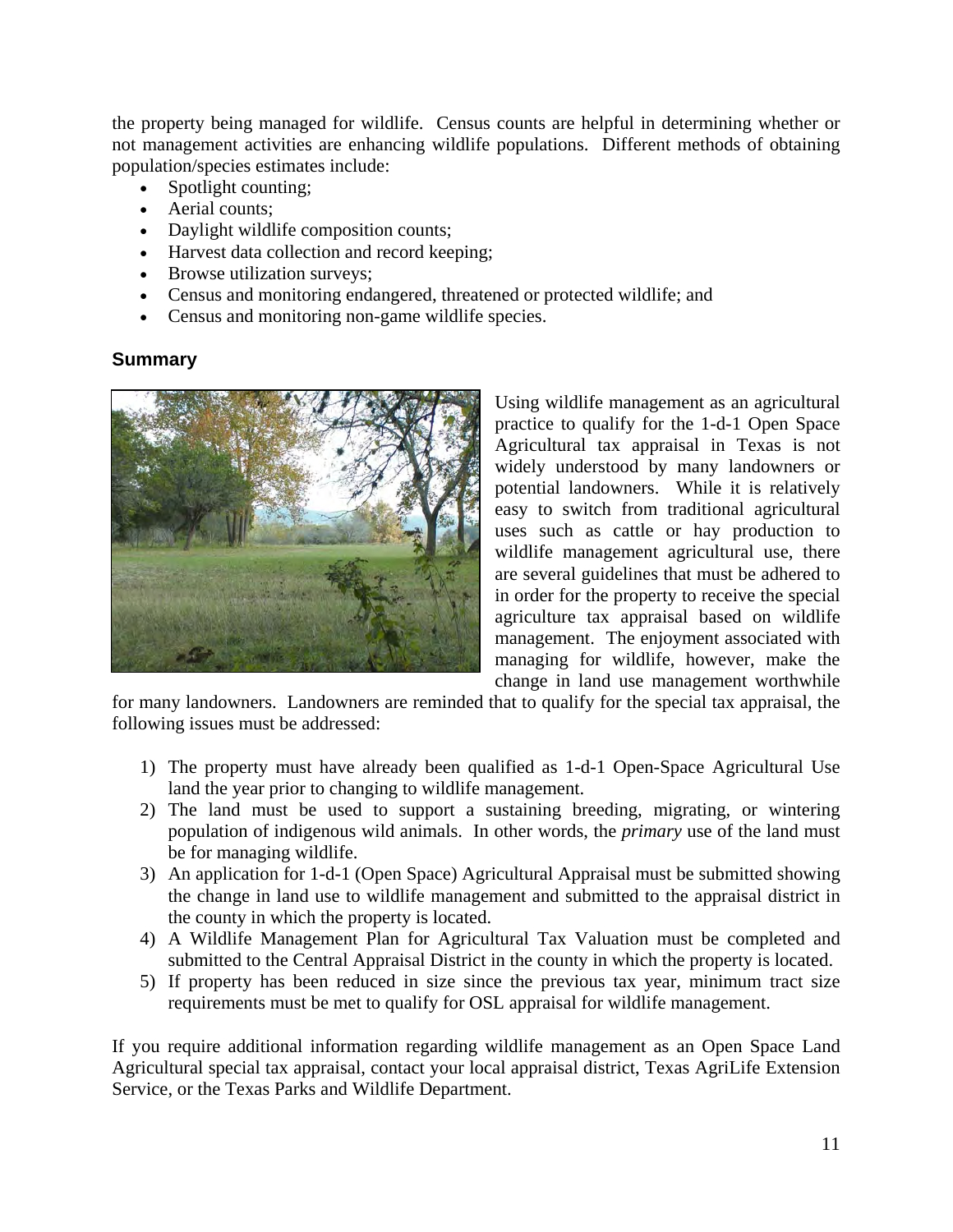### **Additional Resources**

Adams, R. B., J. C. Cathey, and D. F. Prochaska. 2006. Management options for reducing yaupon in the post oak savannah ecological region of Texas. Bulletin PWD BR W7000- 010P. Texas Parks and Wildlife Department, Austin, Texas, USA.

[Agriculture Property Tax Conversion for Wildlife Management](http://www.tpwd.state.tx.us/landwater/land/private/agricultural_land/)

[Application for 1-d-1 \(Open-Space Land\) Agricultural Appraisal](http://www.window.state.tx.us/taxinfo/taxforms/50-129.pdf)

- Cathey, J. C., S. L. Locke, D. Ransom, Jr., S. J. DeMaso, T. W. Schwertner, and B. Collier. 2007. A habitat appraisal guide for Rio Grande wild turkey in Texas. Texas A&M University System, Texas Cooperative Extension Publication SP-317 Pp. 1-24.
- Cathey, J. C., R. A. Persyn, D. O. Porter, and M. C. Dozier. 2006. Harvesting rainwater for wildlife. Texas A&M University System, Texas Cooperative Extension Publication B-6182 Pp. 1-16.
- Cathey, J. C., K. Melton, B. Cavney, J. Dreibelbis, S. L. Locke, S. J. DeMaso, T. W. Schwertner, and B. Collier. 2007. The Rio Grande wild turkey: their biology and management. Texas A&M University System, Texas Cooperative Extension Publication B-6198 Pp. 1- 16.
- Fambrough, Judon. Ag-Use Exemption: Fact or Fiction? 2000. Texas A&M University Real Estate Center, Pub. 1361.

[Hunting & Wildlife FAQ - Wildlife & Land Management](http://www.tpwd.state.tx.us/faq/huntwild/wildlife_land_management.phtml)

- Locke, S.L., J. C. Cathey, B. Collier, and J. Hardin. 2008. Rio Grande wild turkey life history and management calendar. Texas AgriLife Extension Service Publication L-5497 Pp. 1- 4.
- Locke, S.L., C. Frentress, J.C. Cathey, C. Mason, R. Hirsch, and M. Wagner. 2007. Techniques for wetland construction and management. Texas A&M University System, Texas Cooperative Extension SP-316 Pp. 1-20.
- Redmon, Larry and Monte Rouquette. 2000. Wildlife Forage Areas for White-Tailed Deer Soil and Crop Sciences Departmental Publication No. SCS-2000-24, Texas A&M University, College Station.

[Summary of New Rules Effective for Open Space Lands 12/11/2008](http://www.tpwd.state.tx.us/landwater/land/private/agricultural_land/newrules/)

[Texas Administrative Code Title § 23.521. Standards for Qualification of Land for Appraisal](http://www.window.state.tx.us/taxinfo/proptax/96-297-09.pdf)  [Based on Wildlife Management Use](http://www.window.state.tx.us/taxinfo/proptax/96-297-09.pdf)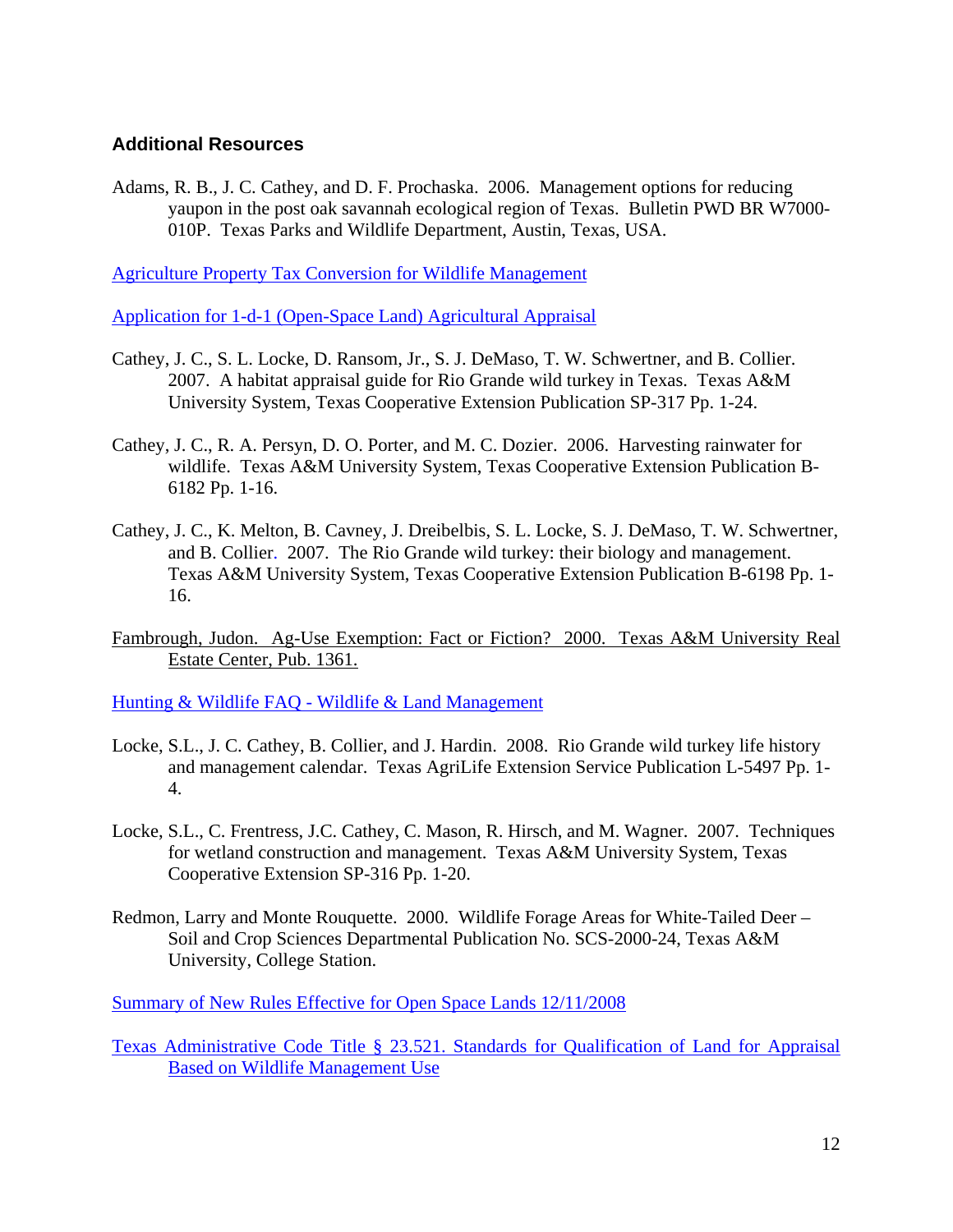[Texas Tax Code Subchapter D Section 23.51 \(2\). Appraisal of Agricultural Land](http://www.statutes.legis.state.tx.us/Docs/TX/htm/TX.23.htm#23.51)

[Wildlife Management Plan For Agricultural Tax Valuation](http://www.tpwd.state.tx.us/publications/pwdforms/media/pwd_885_w7000_open_space_agric_valuation_wildlife_mgmt_plan.pdf)

- Wright, B. D., J. C. Cathey, and R. K. Lyons. 2005. Habitat monitoring for quail on Texas rangelands. Texas A&M University System, Texas Cooperative Extension Publication B-6172 Pp. 1-17.
- Wright, B. D., R. K. Lyons, J. C. Cathey and S.M. Cooper. 2002. White-tailed deer browse preferences of south Texas and the Edwards Plateau. Texas A&M University System, Texas Cooperative Extension Publication B-6130 Pp. 1-8.



Map prepared by Linda McMurry, Texas Parks & Wildlife Department.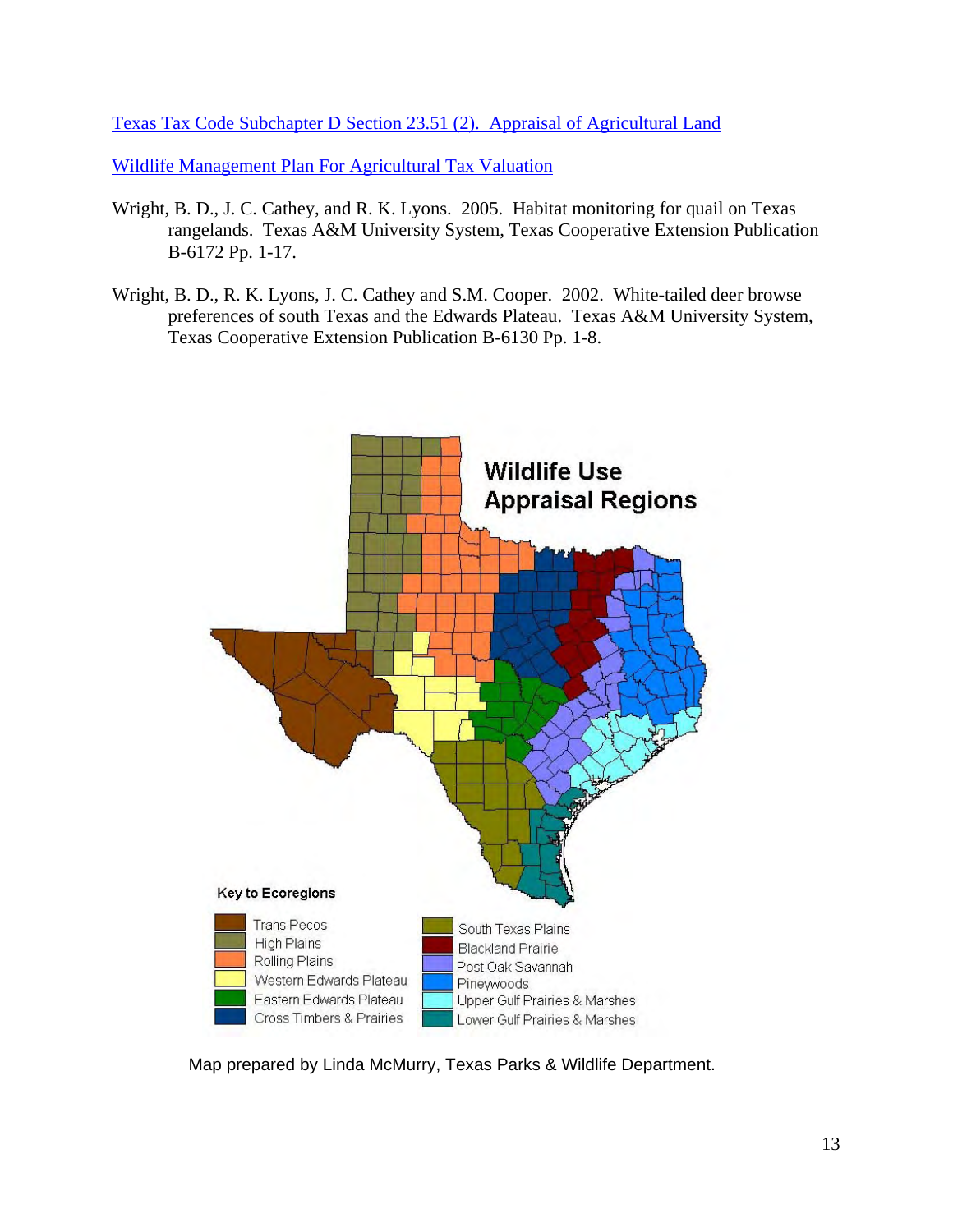# **[Edwards Plateau and Cross Timbers &](http://www.tpwd.state.tx.us/publications/pwdpubs/media/pwd_bk_w7000_0788_main.pdf)  [Prairies](http://www.tpwd.state.tx.us/publications/pwdpubs/media/pwd_bk_w7000_0788_main.pdf)**

- Appendices A through E
- [Appendices F through N](http://www.tpwd.state.tx.us/publications/pwdpubs/media/pwd_bk_w7000_0788_f-n.pdf)
- [Appendix O](http://www.tpwd.state.tx.us/publications/pwdpubs/media/pwd_bk_w7000_0788_o.pdf)
- [Appendix P](http://www.tpwd.state.tx.us/publications/pwdpubs/media/pwd_bk_w7000_0788_p.pdf)
- Appendix Q
- [Appendix R](http://www.tpwd.state.tx.us/publications/pwdpubs/media/pwd_bk_w7000_0788_r.pdf)
- $\triangle$  [Appendix S](http://www.tpwd.state.tx.us/publications/pwdpubs/media/pwd_bk_w7000_0788_s.pdf)
- [Appendix T](http://www.tpwd.state.tx.us/publications/pwdpubs/media/pwd_bk_w7000_0788_t.pdf)
- Appendices U and V
- [Appendix W](http://www.tpwd.state.tx.us/publications/pwdpubs/media/pwd_bk_w7000_0788_w.pdf)
- Appendix X
- Appendix Y

# **[Gulf Prairies and Marshes](http://www.tpwd.state.tx.us/publications/pwdpubs/media/pwd_bk_w7000_0792_main.pdf)**

- [Appendices A through K](http://www.tpwd.state.tx.us/publications/pwdpubs/media/pwd_bk_w7000_0792_a-k.pdf)
- Appendices L through N
- Appendix O
- [Appendix P](http://www.tpwd.state.tx.us/publications/pwdpubs/media/pwd_bk_w7000_0792_p.pdf)
- Appendix Q
- [Appendix R](http://www.tpwd.state.tx.us/publications/pwdpubs/media/pwd_bk_w7000_0792_r.pdf)
- [Appendix S](http://www.tpwd.state.tx.us/publications/pwdpubs/media/pwd_bk_w7000_0792_s.pdf)
- [Appendix T](http://www.tpwd.state.tx.us/publications/pwdpubs/media/pwd_bk_w7000_0792_t.pdf)
- Appendix U
- Appendix V
- **Appendix W**
- Appendix X
- Appendix Y
- $\bullet$

# **[High Plains and Rolling Plains](http://www.tpwd.state.tx.us/publications/pwdpubs/media/pwd_bk_w7000_0793_main.pdf)**

- [Appendices A through K](http://www.tpwd.state.tx.us/publications/pwdpubs/media/pwd_bk_w7000_0793_a-k.pdf)
- Appendices L through T
- Appendix U
- Appendix V
- Appendices W through X
- Appendix Y
- Appendix Z
- Appendix AA
- [Appendix BB](http://www.tpwd.state.tx.us/publications/pwdpubs/media/pwd_bk_w7000_0793_bb.pdf)
- [Appendix CC](http://www.tpwd.state.tx.us/publications/pwdpubs/media/pwd_bk_w7000_0793_cc.pdf)
- Appendix DD
- [Appendix EE](http://www.tpwd.state.tx.us/publications/pwdpubs/media/pwd_bk_w7000_0793_ee.pdf)

#### **[Pineywoods](http://www.tpwd.state.tx.us/publications/pwdpubs/media/pwd_bk_w7000_0790_main.pdf)**

- Appendices A through  $K$
- Appendices L through N
- Appendix O
- [Appendix P](http://www.tpwd.state.tx.us/publications/pwdpubs/media/pwd_bk_w7000_0790_p.pdf)
- **[Appendices Q](http://www.tpwd.state.tx.us/publications/pwdpubs/media/pwd_bk_w7000_0790_q.pdf)**
- [Appendix R](http://www.tpwd.state.tx.us/publications/pwdpubs/media/pwd_bk_w7000_0790_r.pdf)
- [Appendix S](http://www.tpwd.state.tx.us/publications/pwdpubs/media/pwd_bk_w7000_0790_s.pdf)
- [Appendix T](http://www.tpwd.state.tx.us/publications/pwdpubs/media/pwd_bk_w7000_0790_t.pdf)
- [Appendix U](http://www.tpwd.state.tx.us/publications/pwdpubs/media/pwd_bk_w7000_0790_u.pdf)
- Appendix V
- [Appendix W](http://www.tpwd.state.tx.us/publications/pwdpubs/media/pwd_bk_w7000_0790_w.pdf)
- Appendix  $X$
- Appendix Y

### **[Post Oak Savannah and Blackland Prairie](http://www.tpwd.state.tx.us/publications/pwdpubs/media/pwd_bk_w7000_0789_main.pdf)**

- Appendices A through F
- [Appendices G through K](http://www.tpwd.state.tx.us/publications/pwdpubs/media/pwd_bk_w7000_0789_g-k.pdf)
- Appendices L through N
- [Appendix O](http://www.tpwd.state.tx.us/publications/pwdpubs/media/pwd_bk_w7000_0789_o.pdf)
- [Appendix P](http://www.tpwd.state.tx.us/publications/pwdpubs/media/pwd_bk_w7000_0789_p.pdf)
- [Appendix Q](http://www.tpwd.state.tx.us/publications/pwdpubs/media/pwd_bk_w7000_0789_q.pdf)
- [Appendix R](http://www.tpwd.state.tx.us/publications/pwdpubs/media/pwd_bk_w7000_0789_r.pdf)
- [Appendix S](http://www.tpwd.state.tx.us/publications/pwdpubs/media/pwd_bk_w7000_0789_s.pdf)
- [Appendix T](http://www.tpwd.state.tx.us/publications/pwdpubs/media/pwd_bk_w7000_0789_t.pdf)
- [Appendix U](http://www.tpwd.state.tx.us/publications/pwdpubs/media/pwd_bk_w7000_0789_u.pdf)
- [Appendix V](http://www.tpwd.state.tx.us/publications/pwdpubs/media/pwd_bk_w7000_0789_v.pdf)
- [Appendix W](http://www.tpwd.state.tx.us/publications/pwdpubs/media/pwd_bk_w7000_0789_w.pdf)
- Appendix X
- [Appendix Y](http://www.tpwd.state.tx.us/publications/pwdpubs/media/pwd_bk_w7000_0789_y.pdf)
- Appendix Z

### **[South Texas Plains](http://www.tpwd.state.tx.us/publications/pwdpubs/media/pwd_bk_w7000_0791_main.pdf)**

- [Appendices A through F](http://www.tpwd.state.tx.us/publications/pwdpubs/media/pwd_bk_w7000_0791_a-f.pdf)
- [Appendices G through K](http://www.tpwd.state.tx.us/publications/pwdpubs/media/pwd_bk_w7000_0791_g-k.pdf)
- Appendices L through N
- [Appendix O](http://www.tpwd.state.tx.us/publications/pwdpubs/media/pwd_bk_w7000_0791_o.pdf)
- [Appendix P](http://www.tpwd.state.tx.us/publications/pwdpubs/media/pwd_bk_w7000_0791_p.pdf)
- Appendices Q through R
- [Appendix S](http://www.tpwd.state.tx.us/publications/pwdpubs/media/pwd_bk_w7000_0791_s.pdf)
- [Appendix T](http://www.tpwd.state.tx.us/publications/pwdpubs/media/pwd_bk_w7000_0791_t.pdf)
- [Appendix U](http://www.tpwd.state.tx.us/publications/pwdpubs/media/pwd_bk_w7000_0791_u.pdf)
- [Appendix V](http://www.tpwd.state.tx.us/publications/pwdpubs/media/pwd_bk_w7000_0791_v.pdf)
- [Appendix W](http://www.tpwd.state.tx.us/publications/pwdpubs/media/pwd_bk_w7000_0791_w.pdf)
- [Appendix X](http://www.tpwd.state.tx.us/publications/pwdpubs/media/pwd_bk_w7000_0791_x.pdf)